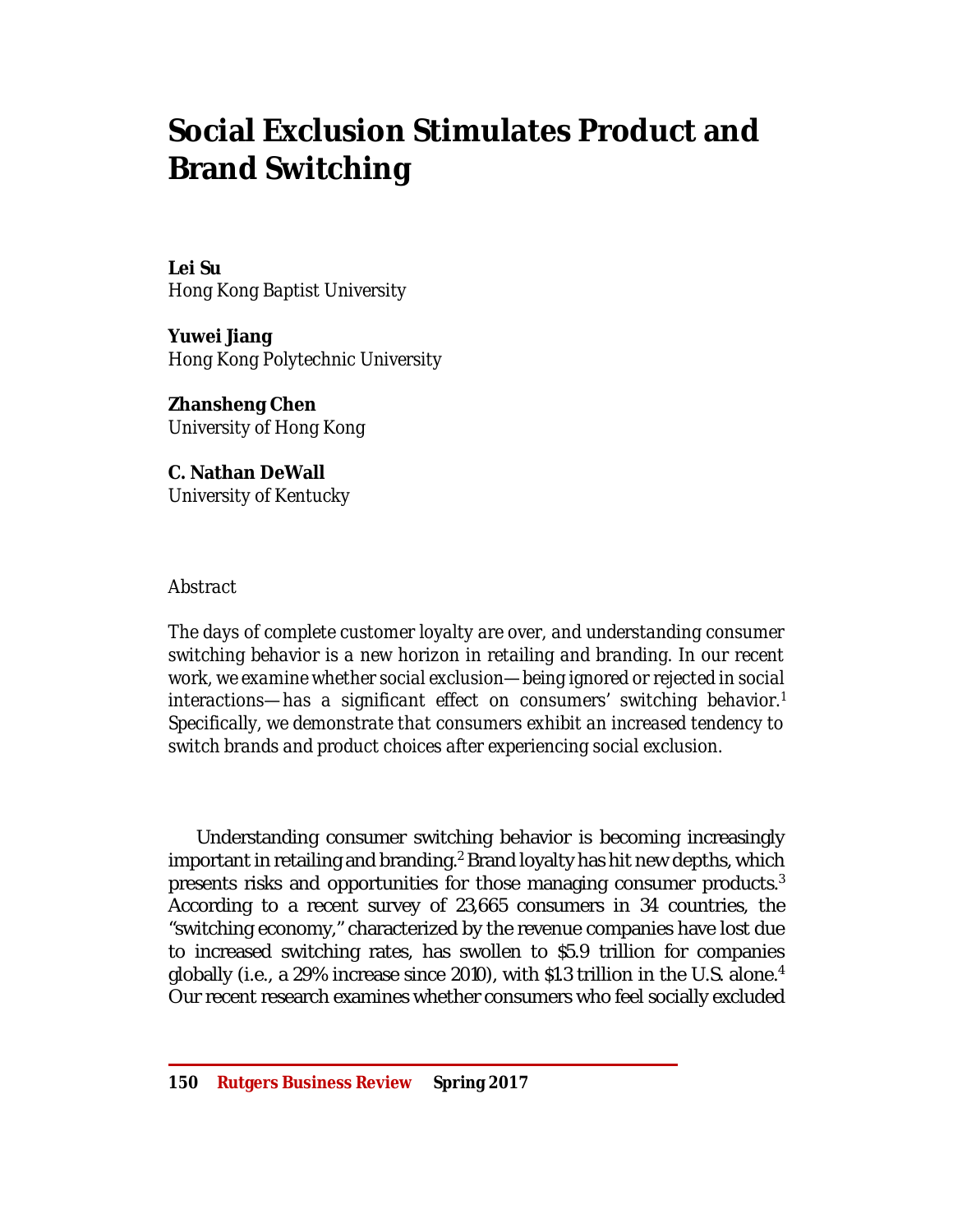are more likely to switch to a different product or brand, given the opportunity to do so. $5$ 

Social exclusion is something all people have felt during their lives, and it is part of human nature to want to belong to a group.<sup>6-8</sup> However, does this strong and meaningful human desire affect brand loyalty? For example, would a person who has just experienced a divorce be more likely to switch to a different restaurant than the one he or she normally frequents? We conducted five studies, and the results demonstrated that individuals who experienced social exclusion engaged in more switching behavior. This effect diminished, however, if the original product was a source of social connectedness.

In our first study, we uncovered the relationship between social exclusion and switching behavior by linking survey and archival data. We had a group of university students complete a survey about their social media use. We then retrieved information about their daily lunch routines. The data consisted of contactless electronic payment records, the primary method of payment at this university, and details on which canteen or restaurant the student visited on campus each day for the previous three months. We found that the students who had fewer social media friends or joined fewer chat groups were more likely to switch to a different canteen or restaurant from the one they had visited the day before.

In another study conducted in a lab setting, the participants experienced social exclusion through a computer ball-tossing game (dubbed "Cyberball" by psychologists). Afterwards, they were given the opportunity to switch to a different free gift than the one they had chosen earlier (a refrigerator magnet). We observed that the socially excluded participants were more likely than their included counterparts to switch to a different gift when presented with the option.

Why does this happen? Our third and fourth studies have indicated that social exclusion results in the loss of an individual's control, that is, the sense one has of his or her ability to exert influence on or master his or her environment. This is quite understandable, as being rejected or ostracized by others leads to an inability to influence others in social activities, which impairs perceptions of control. From an evolutionary perspective, control is an important factor associated with survival. Subsequently, people are motivated to find ways to boost their sense of control after being socially excluded, a journey we refer to as "control restoration." Meanwhile, we argue that a sense of control can be restored by the decision to switch when faced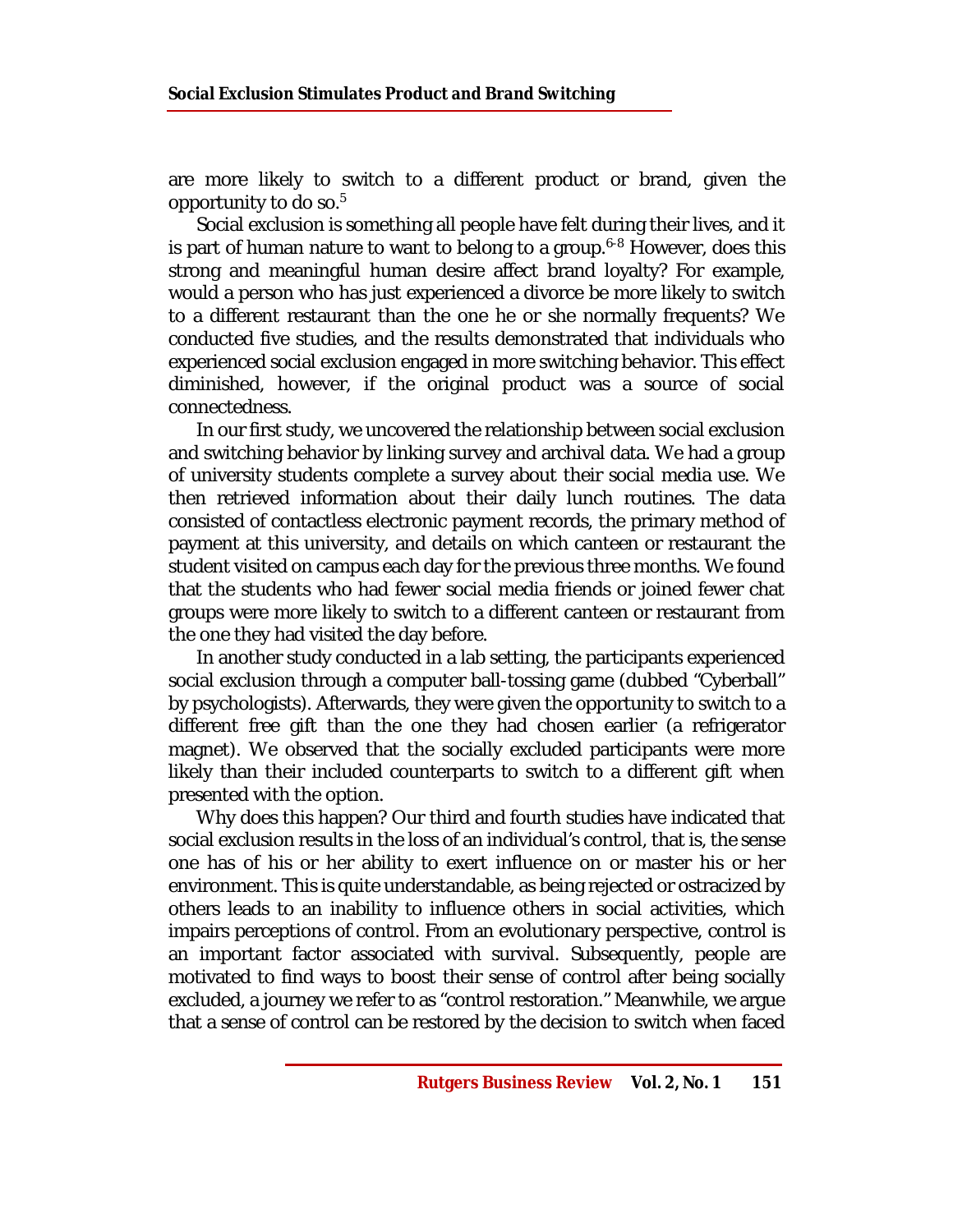with a choice between "staying with the status quo" or "switching to another brand/company." Switching to a different brand provides apparent and salient evidence of the consumer's mastery of his or her environment. It also provides the consumer with a different option, such that he or she has an alternative and thus is not constrained by his or her environment. Both of these factors boost the consumer's sense of control. Taken together, we conclude that social exclusion results in a decreased sense of control, which motivates people to use switching to restore their sense of control. The results of studies 3 and 4 perfectly explain such "control restoration" mechanism for the observed effect in our studies 1 and 2.

Our last study indicated that the switching behavior among excluded people was weakened or disappeared when their *previous* choices allowed them to fit into a certain group. For example, people are less likely to switch to another gym, even after being socially excluded, if their peers go to the same gym. This indicates the importance of the effect of social connectedness on brand and product switching.

Our results have important managerial implications. Marketers should be aware of and use consumers' desire to be socially connected as a significant opportunity to draw them toward particular brands. Our research suggests that excluded participants pursue new products in an effort to re-establish control. Consequently, socially excluded people represent an opportunity to expand market share in saturated markets. For example, a recent survey conducted by J.D. Power and Associates revealed that consumers switch banks mainly due to two life circumstances: divorce and moving to another city. <sup>9</sup> Given that divorce and moving prompt feelings of social exclusion and are both associated with significant losses in existing social connections,  $10,11$ the current research should provide marketers with a possible focal point for managing switching behavior. Our research shows that marketing efforts that focus on events that socially exclude consumers can be effective.

Identifying and focusing on life events that precipitate social exclusion, such as moving to a different city or leaving a partner, can provide a marketing edge when trying to attract customers. Excluded consumers are seeking to assert control and mastery through consumer acts such as brand switching. Many of these acts have an annual cycle, with people switching jobs and moving around the New Year as they re-evaluate their lives. Thus, a marketing campaign built around switching and controlling the environment, implemented in this timeframe, could be a successful way to gain new customers.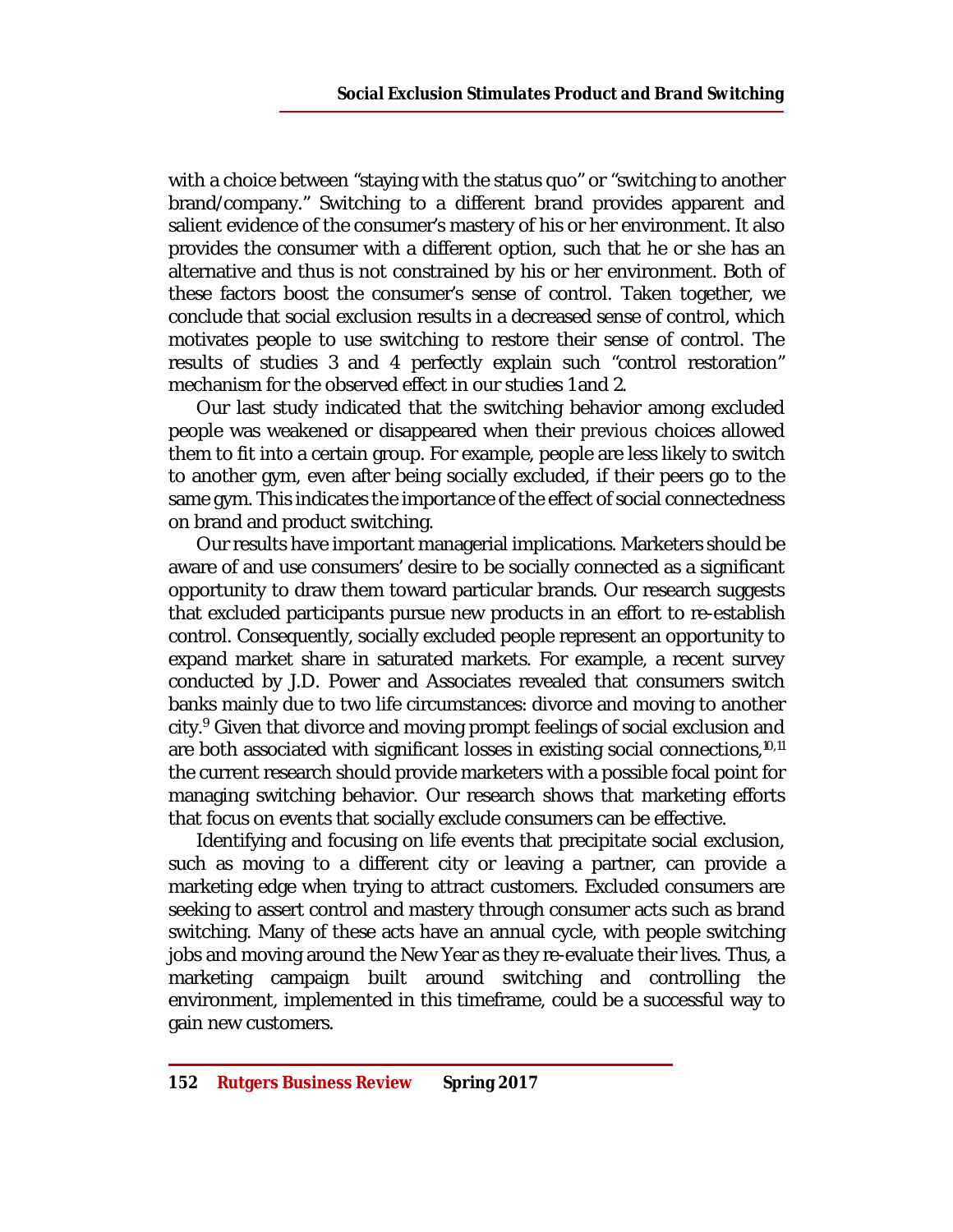Consumers' feelings of social exclusion can also be triggered by a mix of marketing tools, such as being rejected as a VIP member or (un)intentionally ignored by a salesperson or service representative. Our research shows that social exclusion leads to a drive to reassert control over the environment. Thus, marketing tools that trigger social exclusion may increase brand switching. Motivation to control the environment provides companies with opportunities to influence customers' temporary feelings of having a social connection, and to strategically manage their switching behavior. Companies desperately seeking new customers may want to induce feelings of loneliness in consumers, or tap into their past experiences of social exclusion through marketing communications (e.g., AT&T's "Loneliness" campaign and the McDonald's "Lonely Hearts" advertisement). Our research suggests these campaigns may be most successful at drawing people away from other brands in an effort to assert their control.

Our findings also suggest that marketers should consider providing more products and services to people with lower socioeconomic statuses. People with fewer financial resources tend to experience more social exclusion, and may therefore be inclined to switch products or brands more frequently, making them a prime group to focus on. Furthermore, offering a wider variety of services and products reduces the chances of the excluded customer purchasing another brand. Apple followed this strategy by offering a low-end model of the iPhone (iPhone 5C) as an alternative to the much more expensive iPhone 5 and 5S, and was rewarded with booming sales because it gave people from lower socioeconomic backgrounds the chance to afford an iPhone.

Companies who wish to keep their customers loyal and prevent them from switching can also work to make their products incite feelings of social connection. Our results suggest that a brand associated with a group is less susceptible to the brand switching behavior of socially excluded people. Products with a strong aspect of social connectedness, that is, products that either provide a group identity or encompass some group aspect, are less susceptible to the effects outlined in our results. A well-known example is the integration of online gaming and social media into gaming consoles such as the Xbox, PlayStation and Wii brands. This principle is at the core of the hospitality industry. These social and group aspects of a product reinforce consumers' sense of social connectedness. Developing a brand as a source of social connectedness makes socially excluded consumers less likely to switch from it.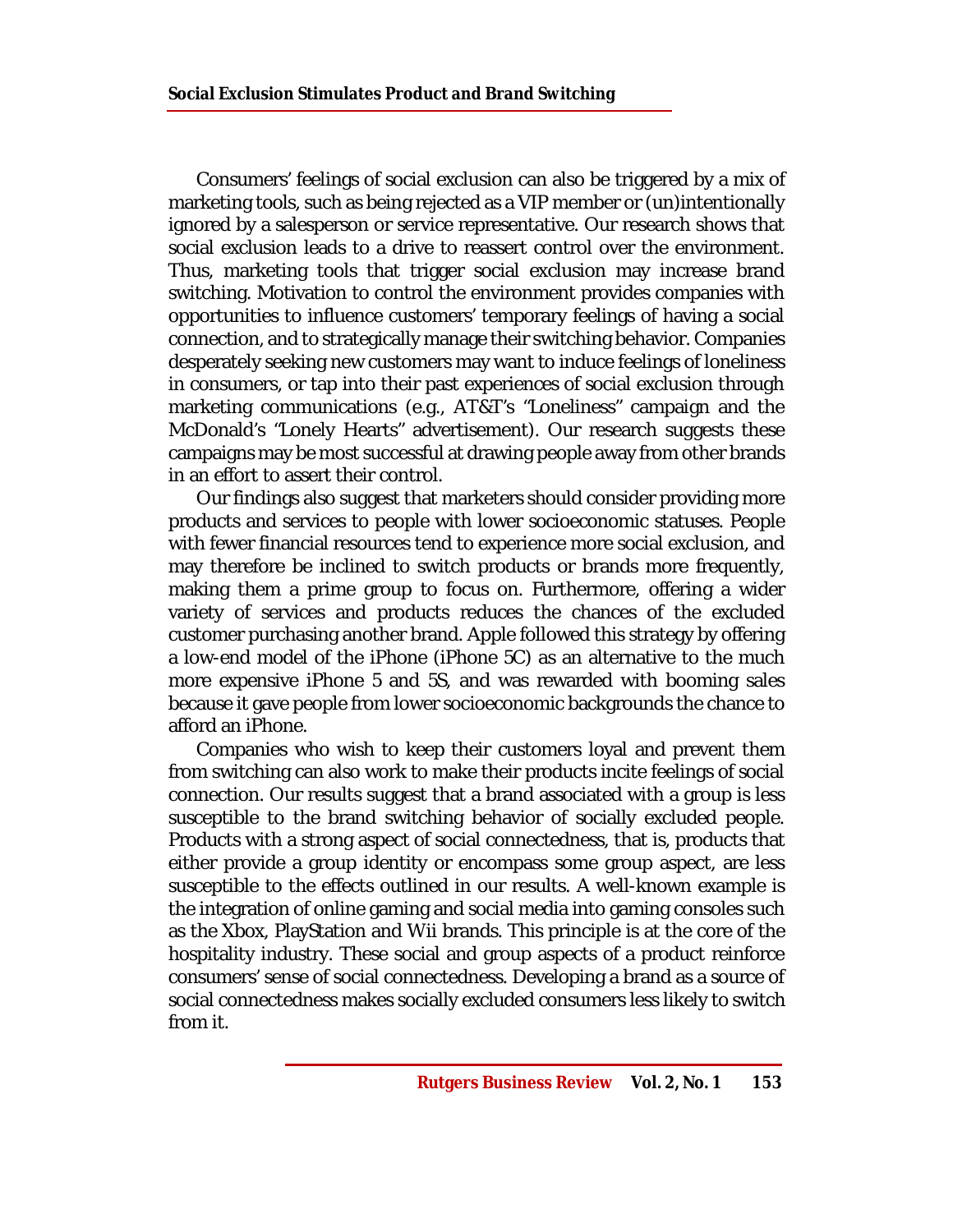These efforts can be doubled for consumers facing difficulties or at risk of social exclusion. For example, university graduates may find themselves in a position where their old social connections have been broken as friends move away and lives change. Marketing promotions and materials could focus on these groups at critical periods to reduce the likelihood of switching. Product and brand engagement can emphasize not only the advantages or the message of the product/brand, but also the social connections offered. Such efforts may reduce the likelihood of customers switching from a particular brand to assert control over their environment.

To conclude, socially excluded people are more likely to pursue new products or brands, unless their original product was a source of social connectedness. Marketers should be aware of social exclusion as a driver of product switching. This poses both an opportunity and a risk. Marketers can more easily get customers to switch by positioning their brands and products in ways that appeal to socially excluded people seeking to reassert their sense of control. Socially excluded customers are more susceptible to brand switching, a risk that can be managed by positioning one's product or brand as a source of social connectedness.

#### **Authors**

*Lei Su (PhD – The Chinese University of Hong Kong) is an Assistant Professor of Marketing in Hong Kong Baptist University. Her research focuses primarily on consumer judgement and decision-making, examining how social or visual marketing factors influence product evaluations and purchase intentions. Su's*  research has been published in the Journal of Consumer Research, Journal of *Consumer Psychology, and International Journal of Hospitality Management. Su obtained her PhD in marketing from the Chinese University of Hong Kong. Prior to entering academia, Su worked as Association Brand Manager in Procter & Gamble, and then Research and Analytics Director in Starcom Mediavest Group. She also had experience working in consulting projects with leading companies such as IBM and Bank of China.* 

*email: [lsu@hkbu.edu.hk](mailto:lsu@hkbu.edu.hk)*

*Yuwei Jiang (PhD – Hong Kong University of Science and Technology) is an Associate Professor of Marketing at the Hong Kong Polytechnic University. His research interests include visual marketing, social influences on consumption, subjective experiences and psychological resources. Dr. Jiang's research has appeared in the Journal of Consumer Research, Journal of Consumer Psychology, Strategic Management Journal, Organisational Behavior and Human Decision*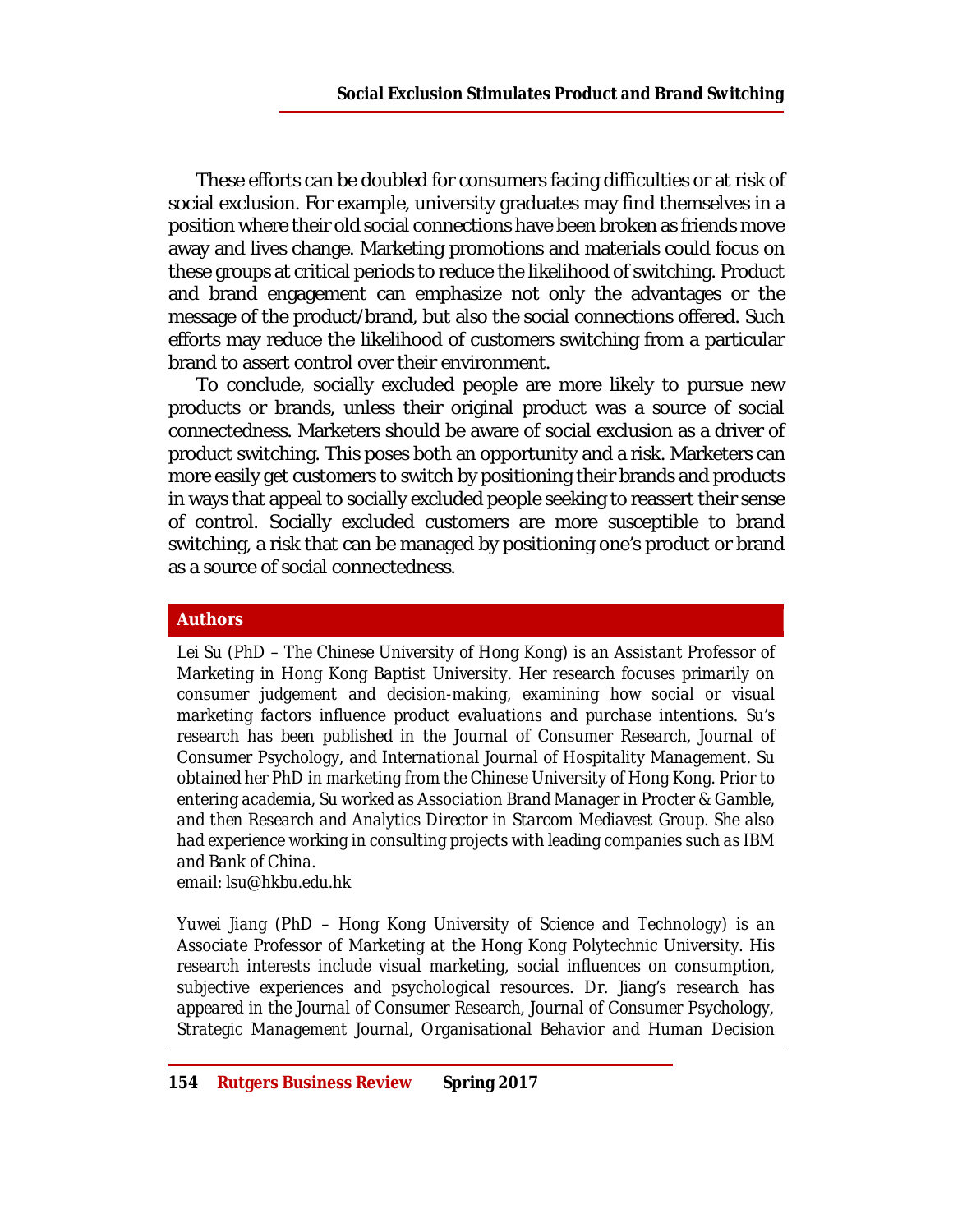*Processes, Journal of Experimental Social Psychology, and AIDS Care. He serves as an editoral board member for the Journal of Consumer Research and Journal of Consumer Psychology, and an ad-hoc reviewer for various marketing and psychology journals. Dr. Jiang was selected as a Marketing Science Institute (MSI) young scholar in 2015, and an AMA-Sheth doctoral consortium fellow in 2008. Dr. Jiang holds a BA in Economics from the University of International Relations, China, and both an MSc in Economics and a PhD in Marketing from the Hong Kong University of Science and Technology (HKUST). email: [yuwei.jiang@polyu.edu.hk](mailto:yuwei.jiang@polyu.edu.hk)*

*Zhansheng Chen is an Associate Professor in the Department of Psychology at the University of Hong Kong. Dr. Chen obtained his PhD in social psychology from Purdue University, M.Ed. in educational psychology from South China Normal University and B.S. in B.S. in Applied Psychology from Beijing Normal University. His research focuses on aggression and morality. He tests how interpersonal factors (e.g., ostracism/social exclusion, objectification), community contexts (e.g., crowding, money prime), and societal level factors (e.g., social class, social inequality) contribute to aggression and unethical behaviors. His research has been published in the leading academic journals such as Psychological Science, Personality and Social Psychology Bulletin, and Journal of Experimental Social Psychology. His research has also been covered by media outlets such as BBC News, Science Daily, China Daily, and South China Morning Post. email: [chenz@hku.hk](mailto:chenz@hku.hk)*

*Nathan Dewall is professor of psychology and director of the Social Psychology Lab at the University of Kentucky. He received his bachelor's degree from St. Olaf College, a master's degree in social science from the University of Chicago, and a master's degree and Ph.D. in social psychology from Florida State University. DeWall received the College of Arts and Sciences Outstanding Teaching Award, which recognizes excellence in undergraduate and graduate teaching. The Association for Psychological Science identified DeWall as a "Rising Star" for "making significant contributions to the field of psychological science." DeWall conducts research on close relationships, self-control, and aggression. With funding from the National Institutes of Health and the National Science Foundation, he has published over 180 scientific articles and chapters. DeWall's research awards include the SAGE Young Scholars Award from the Foundation for Personality and Social Psychology, the Young Investigator Award from the International Society for Research on Aggression, and the Early Career Award from the International Society for Self and Identity. His research has been covered by numerous media outlets, including Good Morning America, the Wall Street Journal, Newsweek, Atlantic Monthly, the New York Times, the Los Angeles Times, the*